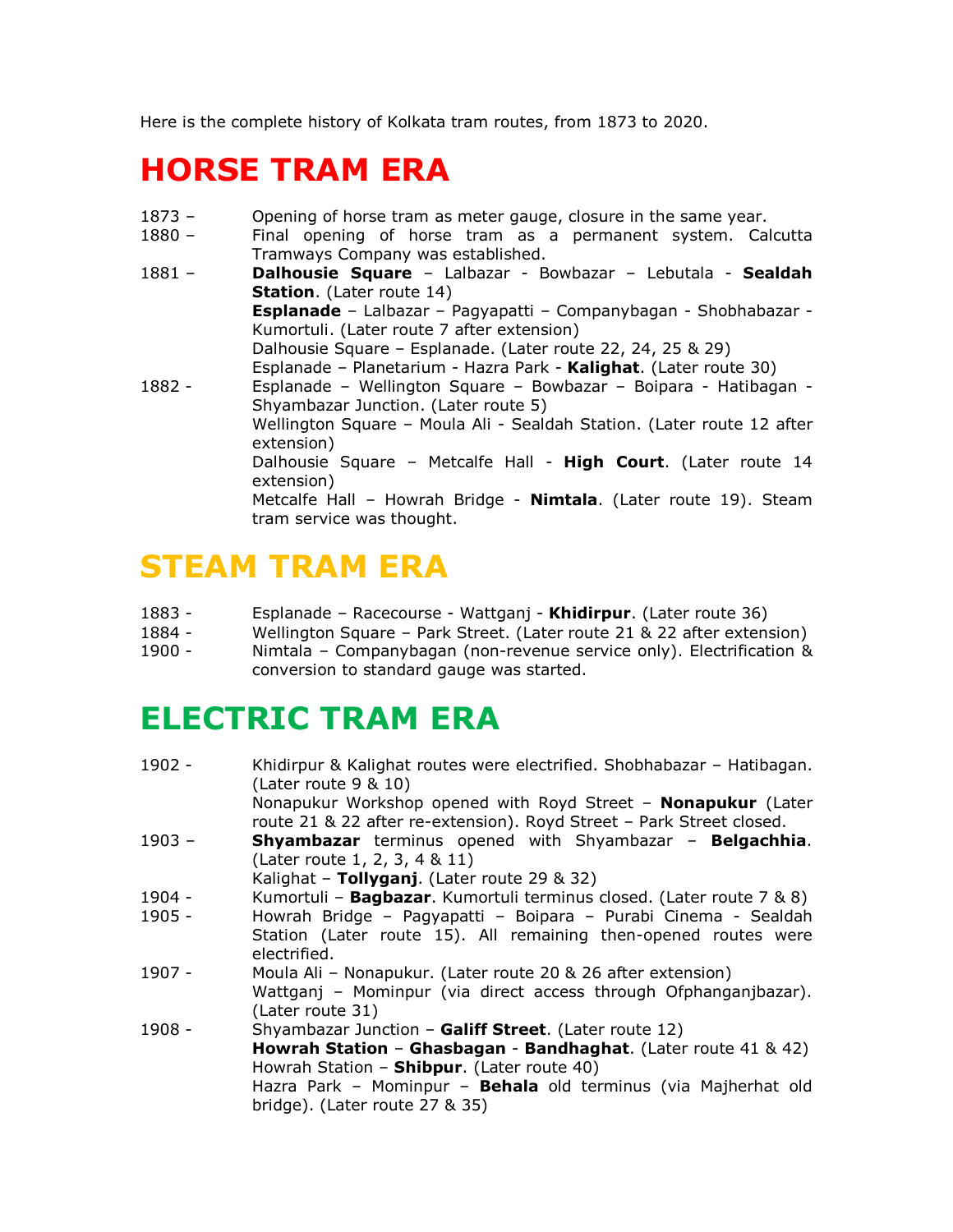- 1910 Sealdah Station Mirzapur **Rajabazar**. (Later route 12)
- 1925 Nonapukur **Parkcircus**. (Later route 20, 21 & 22)
- 1922 Orphanganjbazar direct access was replaced by present alignment via Wattganj Junction.
- 1927 **Racecourse** terminus built for race special tram service.
- 1928 Kalighat Junction **Ballyganj**. (Later route 24 & 27 extension)
- 1941 Rajabazar Shyambazar Junction. (Later route 12 & 13)
- 1943 Howrah Bridge Howrah Station (via Howrah Bridge). Route 11, 20, 21, 22, 30 & 32 were extended to Howrah Station. **Gariahat** depot opened with Parkcircus – Gariahat Junction. (Later route 25 & 26)
- 1952 Dalhousie Square terminus redesigned, outside park tracks brought into the park.
- 1960 Esplanade terminus redesigned.
- 1964 Majherhat new bridge built.
- 1971 Behala new terminus built. Howrah Station – **Ghasbagan** – **Bandhaghat** closed, Ghasbagan depot became a goods vehicle stock depot. (Route 41, 42) Howrah Station – **Shibpur** closed. (Route 40)
- 1973 Howrah Bridge **Nimtala** Companybagan section closed. (Route 19)
- 1976 Howrah Station terminus redesigned after closure of Bandhaghat & Shibpur route, converted to private bus terminus and opening of pedestrian subway.

**Racecourse** terminus closed.

- 1978 Esplanade Planetarium Hazra Park closed for conversion to metro line 1.
- 1979 Esplanade **Planetarium** reopened. (Route 12A)
- 1980 Purabi Cinema Mirzapur. (Route 13 diversion)
- 1981 Lebutala Purabi Cinema. (Route 14 diversion) Esplanade – Lalbazar closed. (Route 3, 7 & 9) Lebutala - **Sealdah Station** terminus closed for flyover, but trams
- continued serving Sealdah Station. (Route 13 & 14 diversion) 1982 - Sealdah flyover opened, with tram track on it.
- 1985 Maniktala **Ultadanga** old terminus. (Route 16 & 17)
- 1986 Behala **Joka**. (Route 37)
- 1992 Esplanade **Planetarium** reclosed. (Route 12A). Bus service introduced.
- 1994 **Howrah Station** terminus closed and converted to public bus terminus. Route 11, 20 & 26 had come back to Howrah Bridge terminus.

Metcalfe Hall – Howrah Bridge terminus closed. (Route 15, 21, 30 & 32 diversion)

Ultadanga new terminus opened.

- 1995 Dalhousie Square Metcalfe Hall **High Court** closed. Route 14 had come back to Dalhousie Square terminus.
- 1998 Gariahat Depot Gariahat Junction closed. (Route 25 & 26 had come back to Gariahat Depot)
- 2002 Mominpur Behala closed. (Route 27, 35 & 37)
- 2004 Shyambazar Junction Galiff Street closed. (Route 13, route 12 had come back to Rajabazar)
- 2008 Dalhousie Square terminus redesigned for underground car parking.
- 2011 **Behala Joka** closed for conversion to metro line 3.